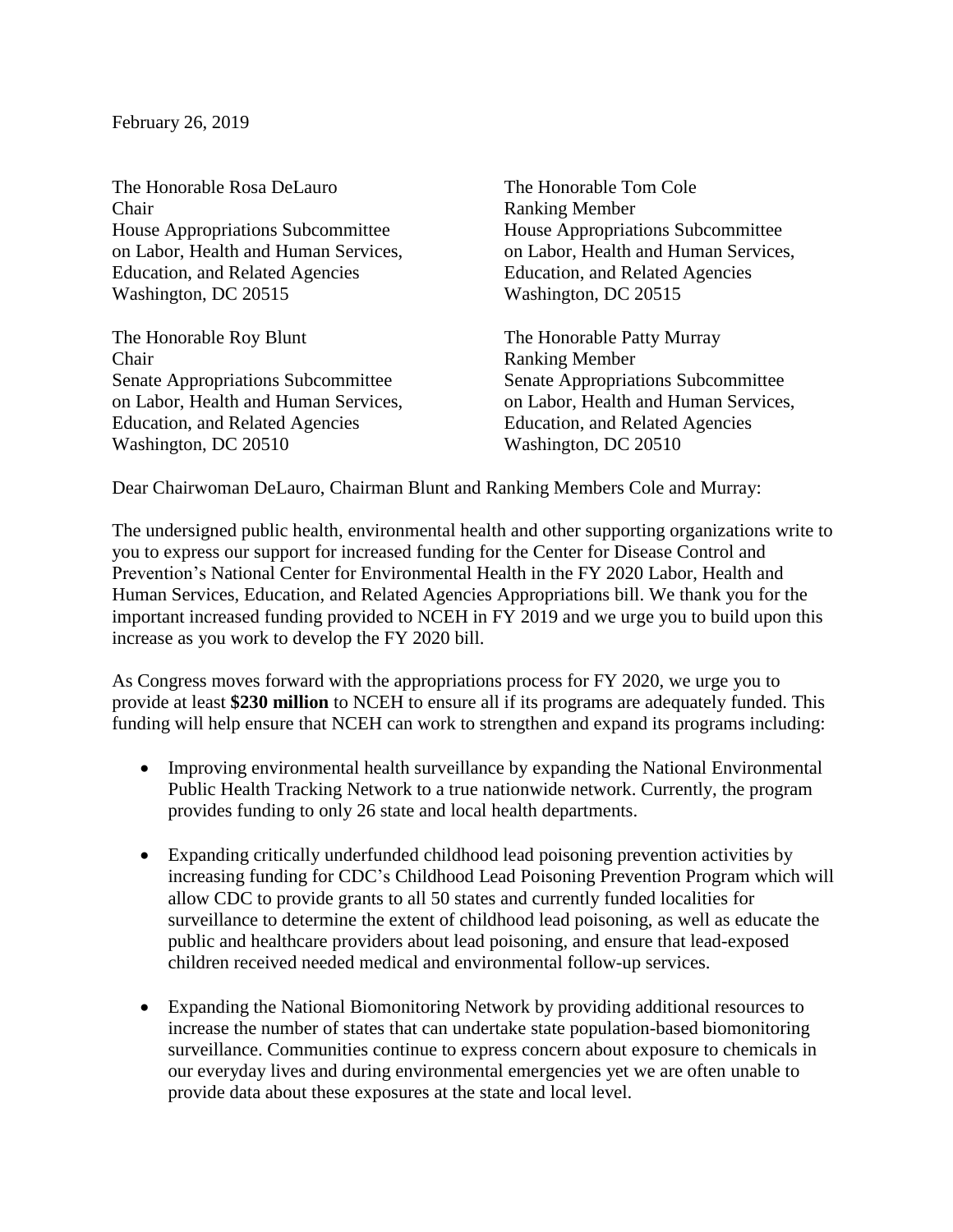- Strengthening and expanding funding to additional states under the National Asthma Control Program that tracks asthma prevalence, promotes asthma control and prevention and builds capacity in state programs. It is estimated that 24 million Americans currently have asthma, including more than 6 million children. The program has been highly effective: the rate of asthma has increased, yet asthma mortality and morbidity rates have decreased.
- Increasing funding for the Climate and Health Program which is currently providing 16 states, two cities, three tribes and three territories (covering 50 percent of the U.S. population) with funding to help diagnose and prepare for the serious adverse health impacts of climate change including extreme heat, more severe storms, floods, droughts, increases in air pollution and pollen and the spread of infectious and vector-borne diseases – such as Lyme disease and dengue fever. Increased funding will allow CDC to fund additional communities and identify which interventions most effectively protect the public from the negative health effects of climate change.

Increasing our investments in environmental health prevention activities today will help reduce illness, disease, injury and even death. Relying solely on our health care system to tackle the dangerous problems – dirty air and water, toxic substances, lead poisoning, extreme weather and many other environmental hazards – that occur outside the walls of the clinic is a costly and ineffective solution. However, adequate investments today and into the future in core environmental health activities can be a critical down payment on health, productivity and happiness of countless Americans. We thank you for considering this recommendation and we look forward to working with you as you move forward with the FY 2020 appropriations process.

Sincerely,

Allergy & Asthma Network American Academy of Pediatrics American Association on Health and Disability American College of Allergy, Asthma, and Immunology American College of Clinical Pharmacy American College of Obstetricians and Gynecologists American College of Preventive Medicine American Heart Association American Lung Association American Psychological Association American Public Health Association American Society for Reproductive Medicine American Thoracic Society Association for Prevention Teaching and Research Association of Asthma Educators Association of Maternal & Child Health Programs Association of Public Health Laboratories Association of Schools and Programs of Public Health Association of State and Territorial Health Officials